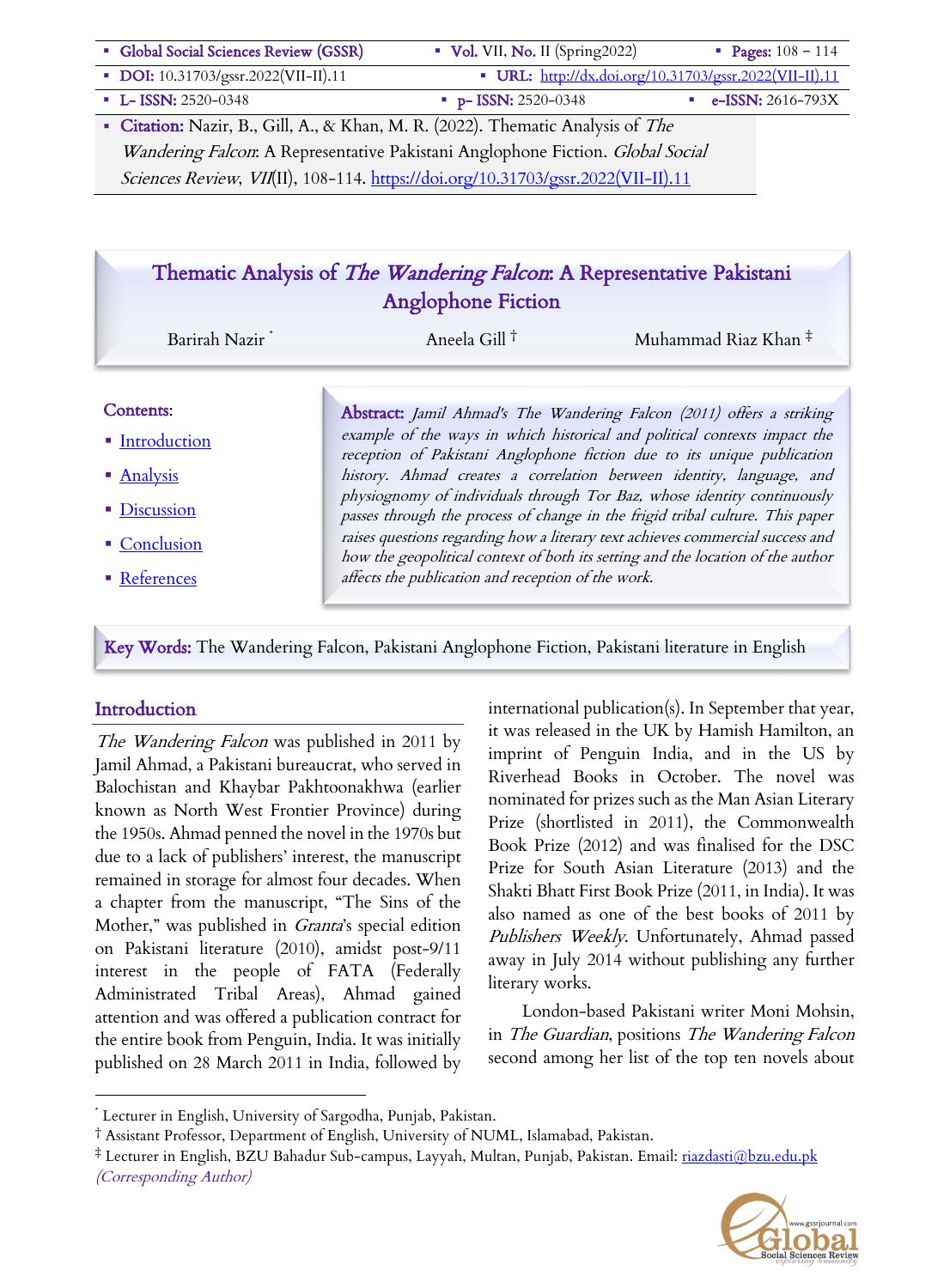Pakistan, commenting specifically on the significance of the novel's setting which is "'Af-Pak'. Publishers Weekly also nominated it as one of the best books of 2011, stressing the significance of the fictional setting in praise of the novel and describing it as "a gripping book, as important for illuminating the current state of this region". It is clear, then, that the novel belatedly transformed Ahmad into an international literary figure, whilst receiving praise for its portrayal of a region having dearth of literature in English, certainly from a Pakistani perspective.

The Wandering Falcon became publishable in 2011, despite being refused 40 years earlier, due to the vastly different global geopolitical circumstances at play in the 1970s and in the first decade of the twenty-first century. Post 9/11 and during the War on Terror – particularly after the invasion of Afghanistan by the US and allied forces in an attempt to oust Al-Qaeda terrorists – there was a substantial worldwide political and cultural interest in Afghanistan and its neighbour Pakistan. It was widely believed that the leader of Al-Qaeda in Afghanistan, Osama bin Laden, escaped the invasion, probably with the help of the local Afghan militant group, the Taliban, by crossing the border towards the Western Pakistan where he regrouped his forces. The territory in which many of the anti-Al-Qaeda and anti-Taliban battles were fought was the rugged Tora Bora Mountains in south-eastern Afghanistan/north-western Pakistan and this is the region in which *The Wandering Falcon* is set. It is highly likely that the topicality of the text's setting, along with its ostensibly "authentic" portrayal of local tribal culture, played a significant role in Penguin's decision to publish the novel.

# Analysis and Discussion

The Wandering Falcon is a collection of nine loosely connected chapters/stories that have been read, in composite, as a novel. It is set in the tribal areas of Pakistan and Afghanistan in the 1960s and earlier before the strict border policies that exist today were enforced. The various sections of the text are united by Tor Baz (the Urdu word for a 'black falcon') who symbolically stands for all tribesmen and who earns his livelihood by roaming in and around the various tribes of the "rugged regions" and Baluchis, who thinks that "[…] Adam was the first Baluch on this earth", after leaving Bhittanis clan at the age of fifteen. Through the perspectives of different people who adopt Tor Baz, Ahmad offers many references to the "Pushtunwali" – the code of tribal customs and traditions which governs tribal life with respect to the matters of honour and prestige (The Wandering Falcon, p. 69).

In the first two chapters, "The Sins of the Mother" and "A Point of Honor", the readers learn that Tor Baz's parents were stoned to death in the name of honour by their tribe, Siahpads, six years after fleeing from their community. Tor Baz, their child, was thus born in exile; he also watched his parents' brutal murder. Eventually, "two stone shrines are raised over their graves as a sign of Siahpads' revenge". Tor Baz is left alone in the world at the age of five "without a home in a region where everyone is first identified and lives by the customs of their tribe". Tor Baz has to pass through cultural and identity shift process as he is abandoned by his tribe due to his mother's, the daughter of the tribe's chief, marriage to an impotent man but who in a rebellious act elopes with her father's servant and defies the tradition. He "is adopted by Baluch rebels fighting the Pakistani government and grows up to be the wandering falcon as the title, a boy with no fixed identity" (Peer, 2011). Ahmad uses words like "foster father" (69), "adopted son" (63), "falcon" (94), [t]he boy, who possessed no shoes" (29), "following" (35), "stubbornly silent" (69) and quotes different incidents to highlight how till the age of 15 he has to pass through different crises of identity till he himself decides to stand against all the challenges.

The story, then, moves from Tor Baz's backstory to focus on other tribes. In the third chapter, "The Death of Camels", the readers are introduced to the Kharot tribe, Powinda (nomads), who are accustomed to cross the Af-Pak border during winter for the sake of their animals. When the strict frontier policy of no border crossing between Pakistan and Afghanistan without permits (an earlier form of visa) is enforced, the tribe attempts to cross the border with the Holy Quran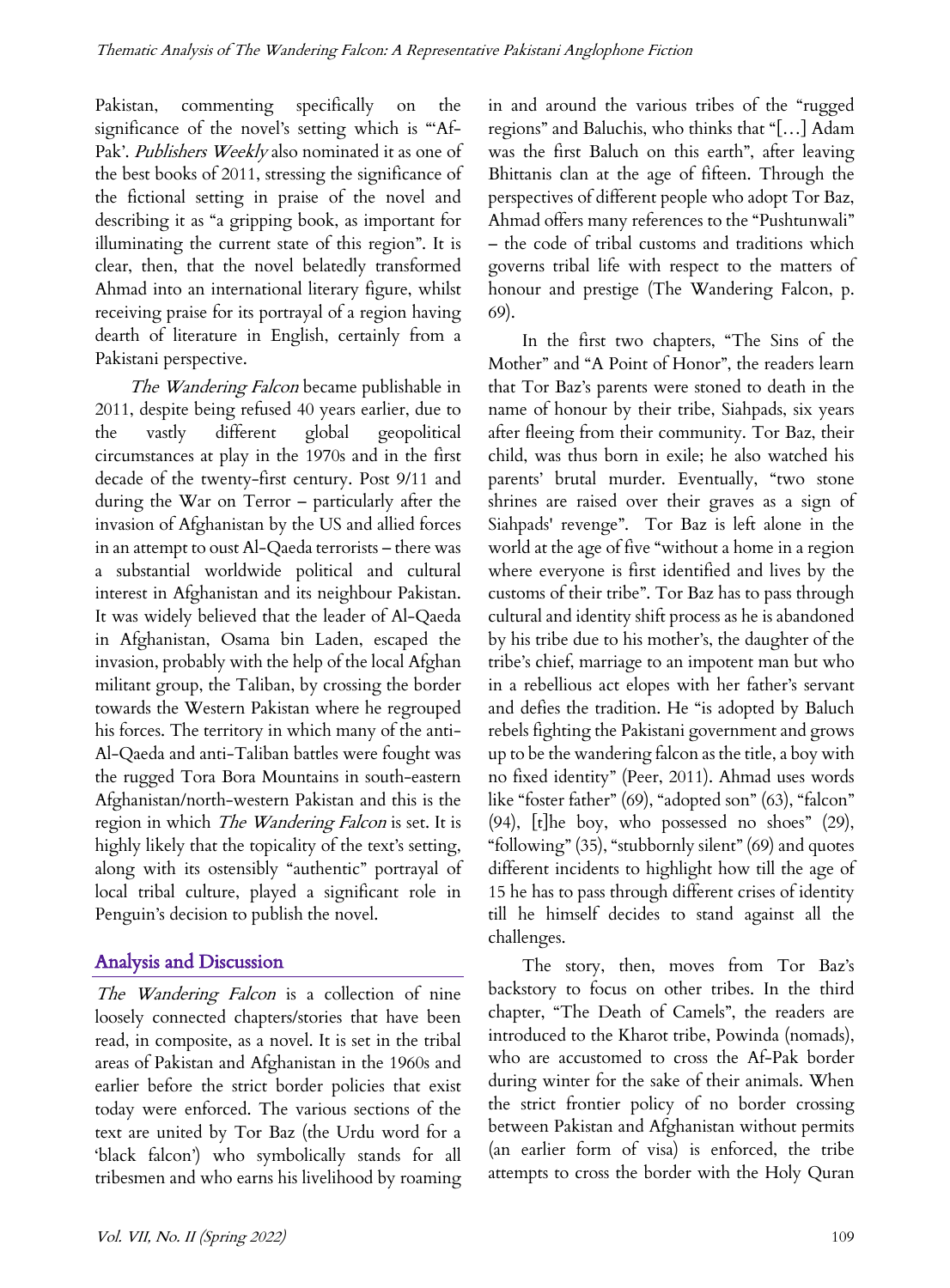in their heads, indicating the local belief that no one will harm them due to the Quran. This, unfortunately, fails to save them from frontier police's bullets, revealing the tribesmen's relative naivety and simplistic religious beliefs. It also offers what Peer (2011) describes as "a blistering critique of the ruthless ways of nation states, as they seek to impose artificially constructed borders on older, more fluid worlds" in his Guardian review of the novel. The story of Dawa Khan's failed attempt to avenge his cousin's murder follows. Due to a tribal custom that women and children should not be affected by the revenge, Khan waits until the murderer's children grow up. However, before he can execute his revenge, the murderer dies of natural causes. While this story can be seen as "informing" about the acceptable practice of revenge-killing, it also, nonetheless, reveals the extent to which respect for women and children are encoded in tribal custom.

Other chapters in the novel explore similar aspects of local traditions. In "The Mullah," Mullah Barrerai adopts seven-year-old Tor Baz after the killing of members of the Kharot tribe by the frontier police. Tor Baz borrows their dead son's name as the Bhittanis (tribe's name) are not ready to give him proper place because "[t]he boy spoke and understood their language but his accent was strange and puzzling to them and they could not place his tribe" (68). Nor could the boy tell them where he had come from so that he could be returned to his parents. Barrerai is a manipulator, and is hated by the Bhittani tribe whom he tricks by promising to give them gold if they help him assist the British during a border feud with Germans "in the name of money and religion" (107). In the story entitled "The Mullah", the third person narrator tells us that hardly at twelve or thirteen years of his age, Tor Baz is adopted by the bereaved parents and he spends two years with Bhittanis. He never reveals his past and his tribe and when his foster father presses him hard to reveal his tribe, he remains stubbornly silent and leaves the tribe next day and from this point his transition from being towards becoming starts.

In the next chapter "Kidnapping", the now adult Tor Baz is working as an informant for a local

deputy commissioner. The chapter presents the story of the Mehsud tribe (described as the "wolves of Waziristan") who kidnaps a man because he failed to pay the required "bride price" to his fiancée's father: a custom where the groom pays money to the bride's parents, signifying the value the tribes accord to women. Although he is adopted by different cultures and tribes in his childhood, it did not leave a permanent impact on his identity except for the preaching of Mullah Barrerai which plays a central role in the religious and social life of Tor Baz.

In the sixth chapter entitled "The Guide", the adult Tor Baz acts as a guide for a dying person who returns to his Afridi tribe. The next chapter, "A Pound of Opium", is about a girl Sherakai who is sold for a pound of opium and a hundred rupees to a local prince; her mother pays money to the prince for her return and weds her again. Chapter Eight, "The Betrothal of Shah Zarina," is about the Gujjar tribe where Shah Zarina marries a man who owns a bear. He arranges food and accommodation for the bear instead of her as he believes that he "can get another wife but not another bear" (221). This treatment prompts Shah Zarina to run away. In the last chapter, "Sale Completed," Tor Baz ponders whether to sell or keep Shah Zarina after he buys her from Mian Mandi – the market where eloped women are sold. This reveals to the reader that Mullah Berrerai's humility, virtue and community completely unaccustomed praxis leave a longlasting impact on his life and while taking the major decisions of his life, e.g., to marry and settle down, Mullah's preaching proves beneficial in keeping him on the right track. As this brief textual summary suggests, each story is centred on a particular tribe or a tribal incident and there is no logical coherence among chapters except for Tor Baz's physical, emotional and intellectual growth which serves as a thread that links all the chapters. The text is peppered with proverbs signifying the importance of "wit" and the uniqueness of tribal wisdom.

A key reason for selecting this text for this study is its unique publication history (that it was published decades after the writing of its manuscript) and what this text reveals about the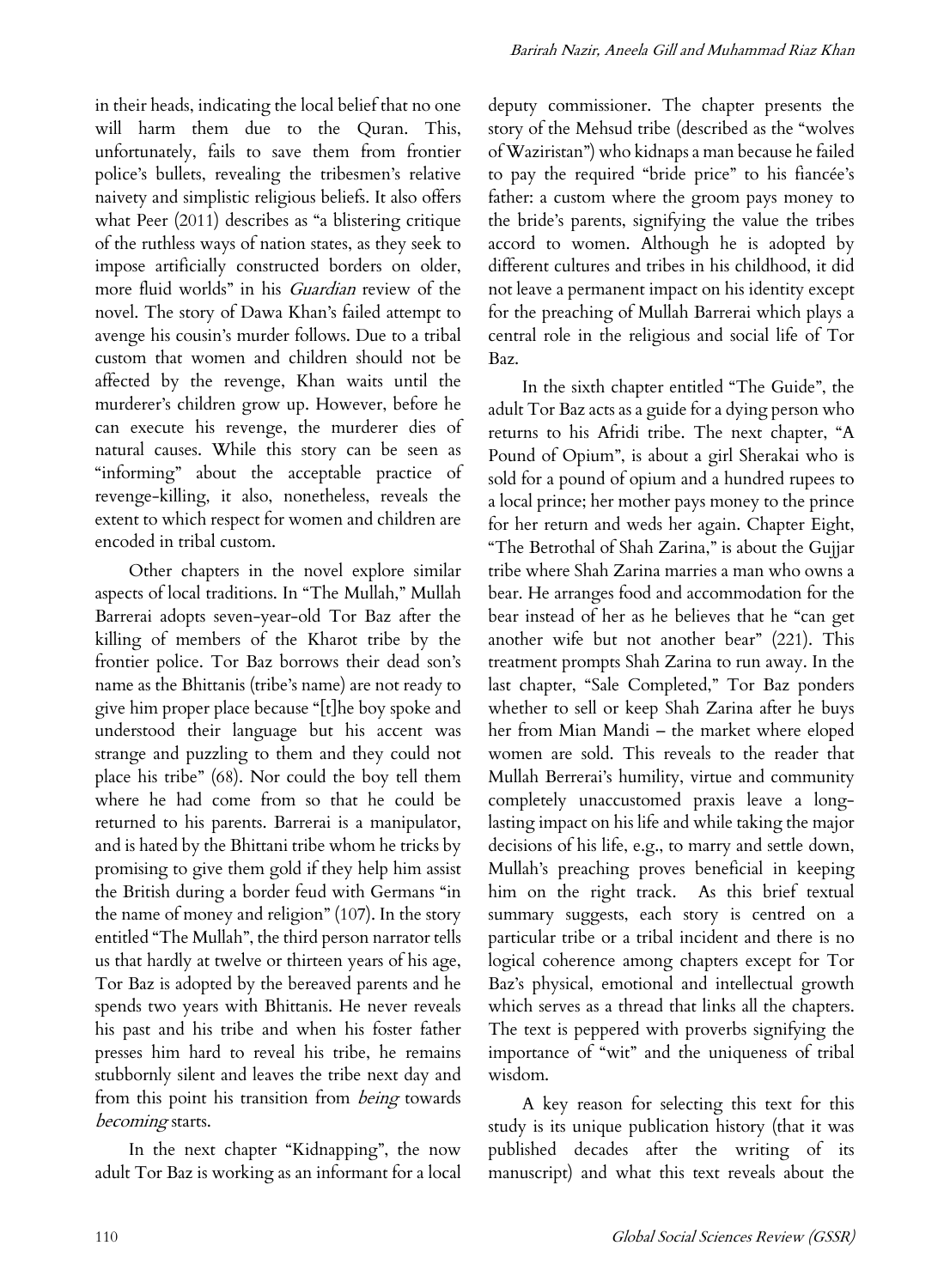global "cultural industry". The time lapse between the writing and the publication demonstrates how the "value" of a text can change from one historical moment to another and further suggests the ways in which political circumstances impact literary evaluations. In short, how the judgments about the value of a literary text – as a saleable commodity – changed from the 1970s through the 2010s is highly significant. The text was forgotten for a large part of the twentieth century until it was rediscovered and marketed as part of post 9/11 interest in the region in which it was set. This makes it clear that the reception of a text is significantly determined by the historical and cultural specificities of production and promotion.

The text reveals the extent to which the transformation of "fields of cultural production can alter the very act of value attribution" as asserted by Wenceslas Lizé (2016). The Wandering Falcon sheds light on the authority of the dominant agents of literary production and promotion and the extent to which promotional strategies are intimately connected to the issues of literary evaluation (Bilal, 2016). The text, thus, invites consideration to how, in the words of Ana Cristina Mendes, "the production, distribution, and reception of texts are regulated by specific institutions that canonise authors, trends and writing styles" (Mendes, 2016, p. 217). It also suggests the importance of the national branding of literature in the global market.

Ahmad lived in Pakistan all his life and his resident status purportedly impacted on the text's reception (first negatively, later positively). Boehmer (1995) claims that the initial failure to secure a publisher for this work appears to confirm that "postcolonial writers who retain a more national focus, who don't straddle worlds, or translate as well, do not rank as high in the West as do their migrant fellows" (Boehmer, 1995, p. 239

). It is the only Pakistani-authored Anglophone text that fills the lacuna of the representation of Balochistan, which has been a popular setting for colonial writers such as Rudyard Kipling and Mitford but until recently Balochis were absent from Pakistani prose writing in English. Shamsie (2016) argues that state censorship is one of the reasons behind this silencing. Pakistani writer

Fatima Bhutto endorses this view in her book Songs of Blood and Sword by introducing Balochistan as "a province blighted by Pakistan" (Bhutto, 2010, p. 115). Similarly, *Chambers (2015)* notes that at the time of partition, Balochistan (Pakistan's largest province) was promised, but did not ultimately achieve, independence and, resultantly, the "volatile Balochistan […] trouble[s] the idea of Pakistan" (Dawn, 2015, Rivers of Ink, p. 47). She draws attention to Baloch's "tripartite scattering between Pakistan, Afghanistan, and Iran with that of their relations, the Kurds, between Iran, Iraq, and Turkey" ("The Baloch"), which adds layers of complexity to its relationship with Pakistan. Arguably, Balochistan and FATA are treated as peripheral regions even within Pakistan, which may explain their lack of literary representation in Pakistani Anglophone fiction.

Unsurprisingly, a number of critics and reviewers have praised Ahmad for "unsilencing Balochistan" in his portrayal of this province while also noticing that "from a Baloch perspective Ahmad might appear just as much of an interloper as … earlier British authors Kipling, Mitford, and de Windt" (Chambers, 2015). Due to Ahmad's privileged status as an administrator in the area. In his review of the text, Bruce King (2012) brands it as "a missing link in the history of Pakistani literature" due to the insight it provides into tribal culture (325). Muneeza Shamsie credits Ahmad for offering "rare insights" into Balochistan's tribal culture, suggesting that The Wandering Falcon was "showered with critical acclaim" due to "the growing international interest in Pakistani English literature" (Shamsie, 2016, Pakistani English Novels, p. 166). She claims that Ahmad's knowledge of the remote regional areas enabled him to present a different view of the tribal areas which are now a "focal point of US and European foreign policy" (Pakistani English Novels, p. 166). Furthermore, Sadaf (2018) praises Ahmad for restoring the dignity of tribal life usually seen in the West as "uncivilised":

By providing a historical understanding of the tarnished tribal belt that is now widely popularised in the [w]estern world as a hub of the Taliban leadership, high-tech warfare, and the target for US drone strikes, the stories offer rare insight into the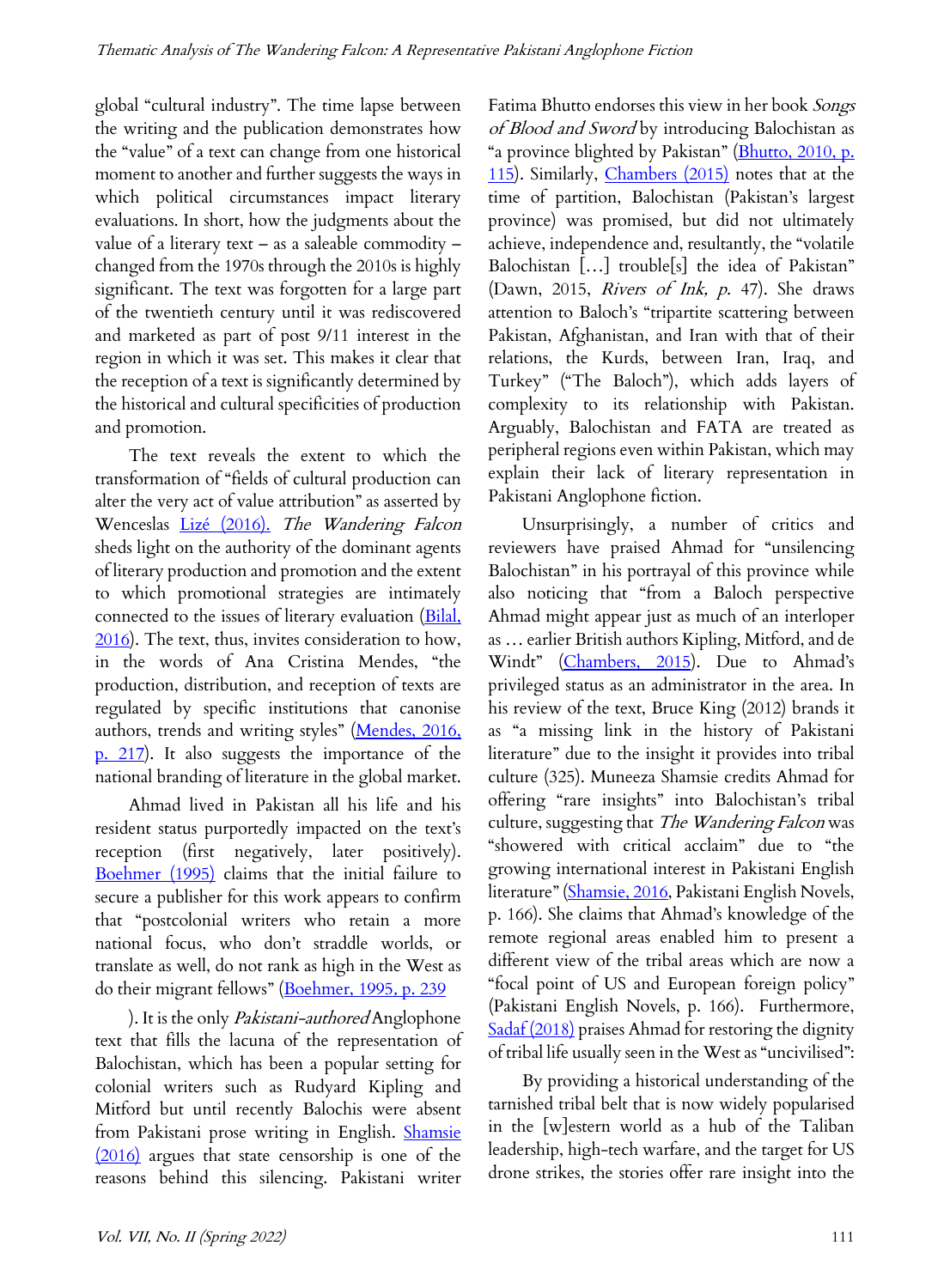Pashtun tribal principles that have puzzled the West. These tribal areas bordering Iran and Afghanistan are often reported as 'lawless' and dangerous in the international media." (Understanding Tribal Codes, p.144)

As noted by **Sadaf** (2018), many reviewers and commentators praise the novel for its ostensible (historical and social) insight into a real experience of, and authentic information about, the region and its inhabitants. Brouillette (2007) comments about the ways in which postcolonial authors are often branded in terms of nationality and promoted as "representatives of their purported societies, 'cultures', nationalities or sub nationalities" (Postcolonial Writers.p. 97). Gilroy (1993) is even more direct in his assertion that "authenticity enhances the appeal of selected cultural commodities" (The Black Atlantic. p. 99). The following comments, by Peer in a review for The Guardian, suggest the extent to which Ahmad has been read in terms of his "authentic" representations of the Baloch culture:

Although the tribal areas of Pakistan have dominated the news and opinion pages for years, rarely has a writer shown greater empathy for its people… about a terrain largely inaccessible to journalists and writers. The Pak-Afghan frontier has become synonymous with terrorists and the mechanised war of drones. The ambitions and interests of nation states – America, Pakistan, [and] Afghanistan – have rendered invisible the Baluch.

Peer (2011) admits that the appeal of this novel significantly hinges upon the location of its setting – Af-Pak. It could be argued that the "value" of the novel, for many, was/is in its perceived role as an "insider's" witness to south-eastern Afghani/northwestern Pakistani tribal culture.

Problematically, and as pointed out earlier by critics/reviewers, Ahmad is not a Balochi but has lived in the area for some time. In her book chapter "The Taming of the Tribal", **Ansari** (2019) broaches the question of Ahmad's authority to write for/of the tribes because of his "subject position [which is] embedded in a colonialist and ultimately orientalist discourse of the British Raj" (p. 153) as a political agent appointed in the tribal land. She argues that

the text presents "a simplified image which is easily judged and 'othered' by mainstream populations both in Pakistan and abroad" (p.151). This simplified image is "romanticised as nomadic and peripheral" and later "internalised [as] orientalist representations" (151). I endorse her earlier observation but draw on this only as a means of reinforcing Ahmad's positioning – by himself and his publishers – in the reading of this text. It is worth-recalling Huggan's (2001) claims with respect to the marketability of "anthropologicalexotic" fictions (Postcolonial Exotic. p. 3) "that emanate, or are perceived as emanating, from cultures considered to be different, strange, 'exotic'" (25). He further adds:

Exoticist spectacle, commodity fetishism and the aesthetics of decontextualisation are all at work ... in the production, transmission and consumption of postcolonial literary/cultural texts. (The Postcolonial Exotic,p. 20)

The exotic, in this case, is the tribal region of Pakistan frequently represented in news media as an area bombarded by American drones. The appeal of this "anthropological-exotic" text is arguably considerably heightened due to its politically (or militaristically) engaged setting which is of interest to contemporary major global powers: The Wandering Falcon is branded as a text which offers to explain this setting to its readers. The comments of Jenning (2012) regarding the novel's fictionalized history and contemporary happenings in Afghanistan are apt as she postulates "the mountains, deserts and broken hills of The Wandering Falcon are the same ones that CIA drones fly over (The Land of Blood and Stones. p. 180). Jennings' observations here are reminiscent of the central concern of the article that the publishers cater to heighten the western interest and to attract the "potential White liberal" readership, they present texts in particular "historical moments", i.e., offer a text about Pakistan/Afghanistan when it is in the news. The Wandering Falcon reflects the interests of a contemporary readership concerned with the milieu of the American "War on Terror".

Being the part of administrative system, Ahmad devoted many years of his life to this region and his position as an author and omniscient third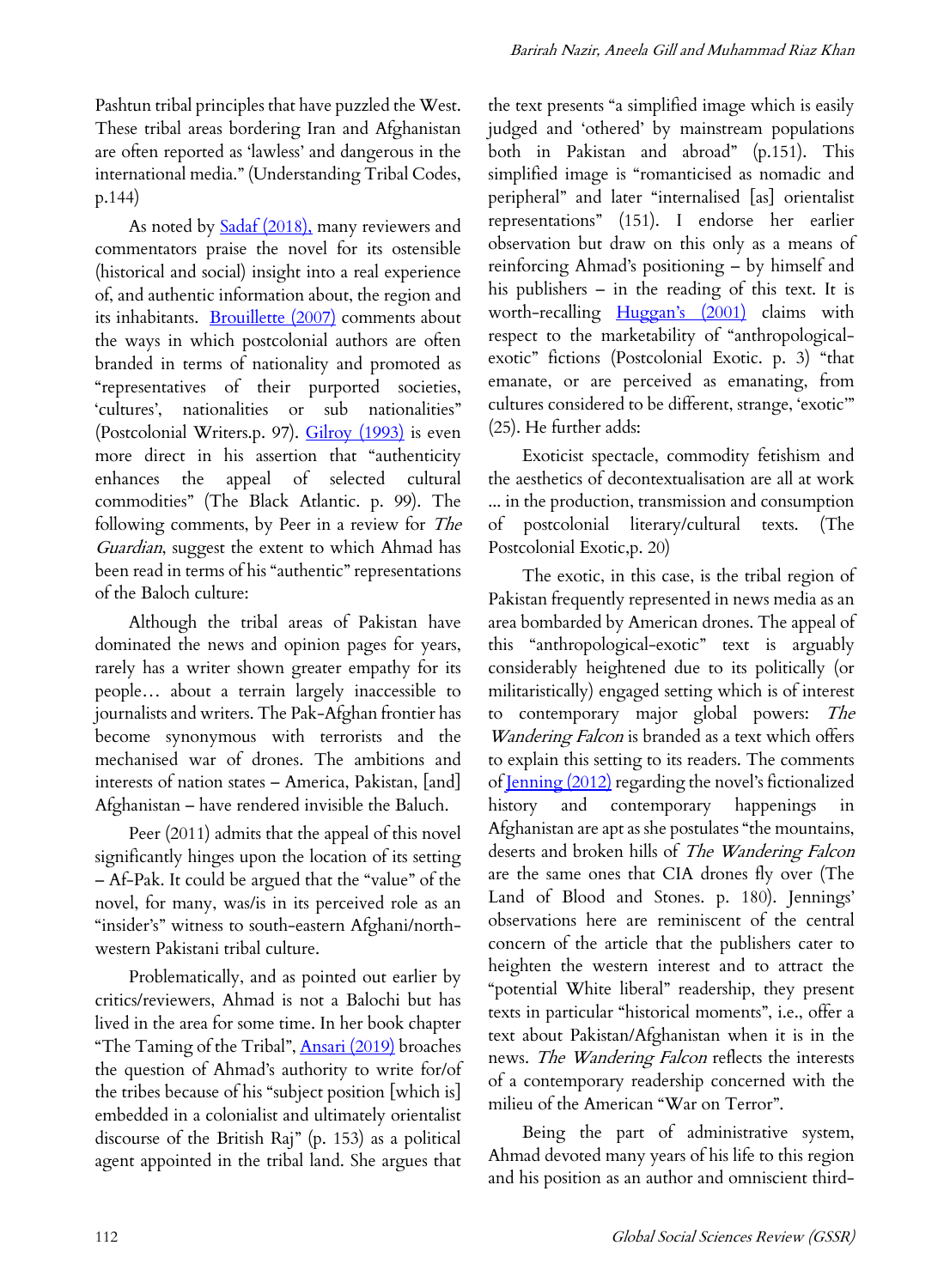person are important points because they inform and provide the conditions for knowledge production. Ahmad's double role as an author and the third-person narrator is also "closely tied to the power relations and disciplinary techniques adopted by the postcolonial nation state from the colonial era, for the administration of the so-called Pashtun problem in the Pakistani state's 'wild west', a space on the western borders notorious for its lawlessness" (Ansari, 2019, p. 152). Ahmad, however, attempts to portray this region not as barbaric or lawless but rather as a community with its own egalitarian system and specific issues – a zone that is different from the mainstream and therein lies its beauty.

## Conclusion

It is highly convincing that The Wandering Falcon

offers a striking example of the ways in which historical and political contexts impact the reception of Pakistani Anglophone fiction due to its unique publication history. Ahmad creates a correlation between identity, language, and physiognomy of individuals through Tor Baz whose identity continuously passes through the process of change in the frigid tribal culture. It also reveals the very extent to which the production and transformation of cultural fields can alter the very act of attribution. It also sanctions the authority of the dominant agents of literary production and promotion, and the extent to which promotional strategies are intimately connected to issues of literary evaluation. Ultimately, the work promotes the significance of national branding of literature in the global perspectives.